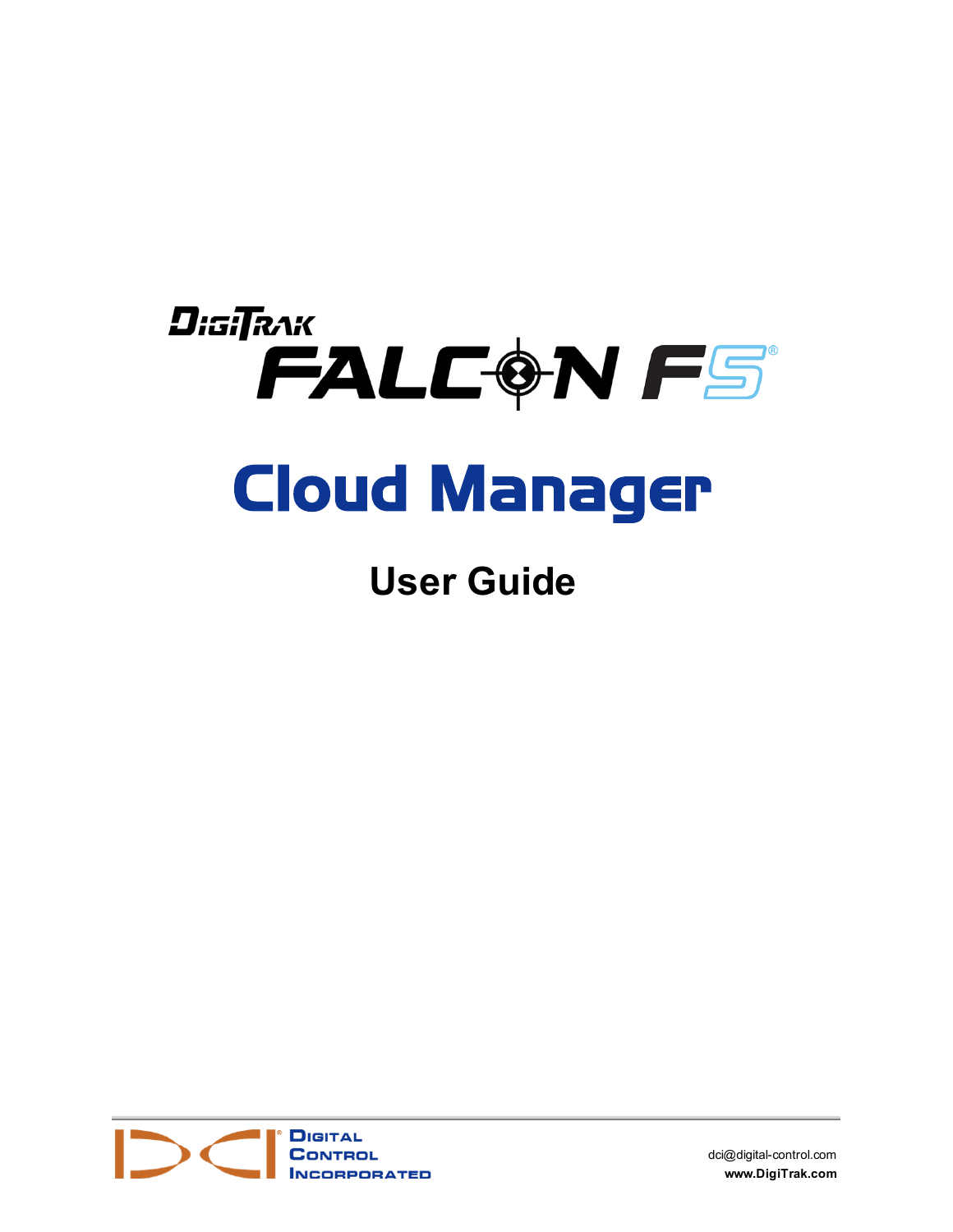403-1830-00-A, printed on 9/14/2017

© 2016 by Digital Control Incorporated. Allrights reserved.

#### *Trademarks*

The DCI<sup>®</sup> logo, Falcon F5<sup>®</sup>, iGPS<sup>®</sup>, and DigiTrak<sup>®</sup> are U.S. registered trademarks.

#### *Patents*

U.S. and foreign patents apply to the product covered by this manual. For details, please visit [www.DigiTrak.com/patents.](http://www.digitrak.com/patents)

#### *Limited Warranty*

All products manufactured and sold by Digital Control Incorporated (DCI) are subject to the terms of a Limited Warranty. A copy of the Limited Warranty can also be obtained at [www.DigiTrak.com.](http://www.digitrak.com/)

#### *Important Notice*

All statements, technical information, and recommendations related to DCI products are based on information believed to be reliable. However, DCI does not warrant or guarantee the accuracy or completeness of such information. Before using any DCI product, the user should determine the suitability of the product for its intended use. All statements herein refer to DCI products as delivered by DCI for use with horizontal directional drilling in the ordinary course, and do not apply to any user customizations, third-party products, or any usage of the DCI product outside of the ordinary course. Nothing herein shall constitute a warranty by DCI nor will anything herein be deemed to modify the terms of DCI's existing Limited Warranty applicable to all DCI products. DCI may update or correct the information in this manual from time to time. You may find the most recent version of this manual on DCI's website, [www.DigiTrak.com](http://www.digitrak.com/). Under **Service & Support**, click **Documentation** and select from the **Manuals** drop-down menu.

**Watch our DigiTrak Training Videos at [www.youtube.com/dcikent](http://www.youtube.com/dcikent)**

### **Table of Contents**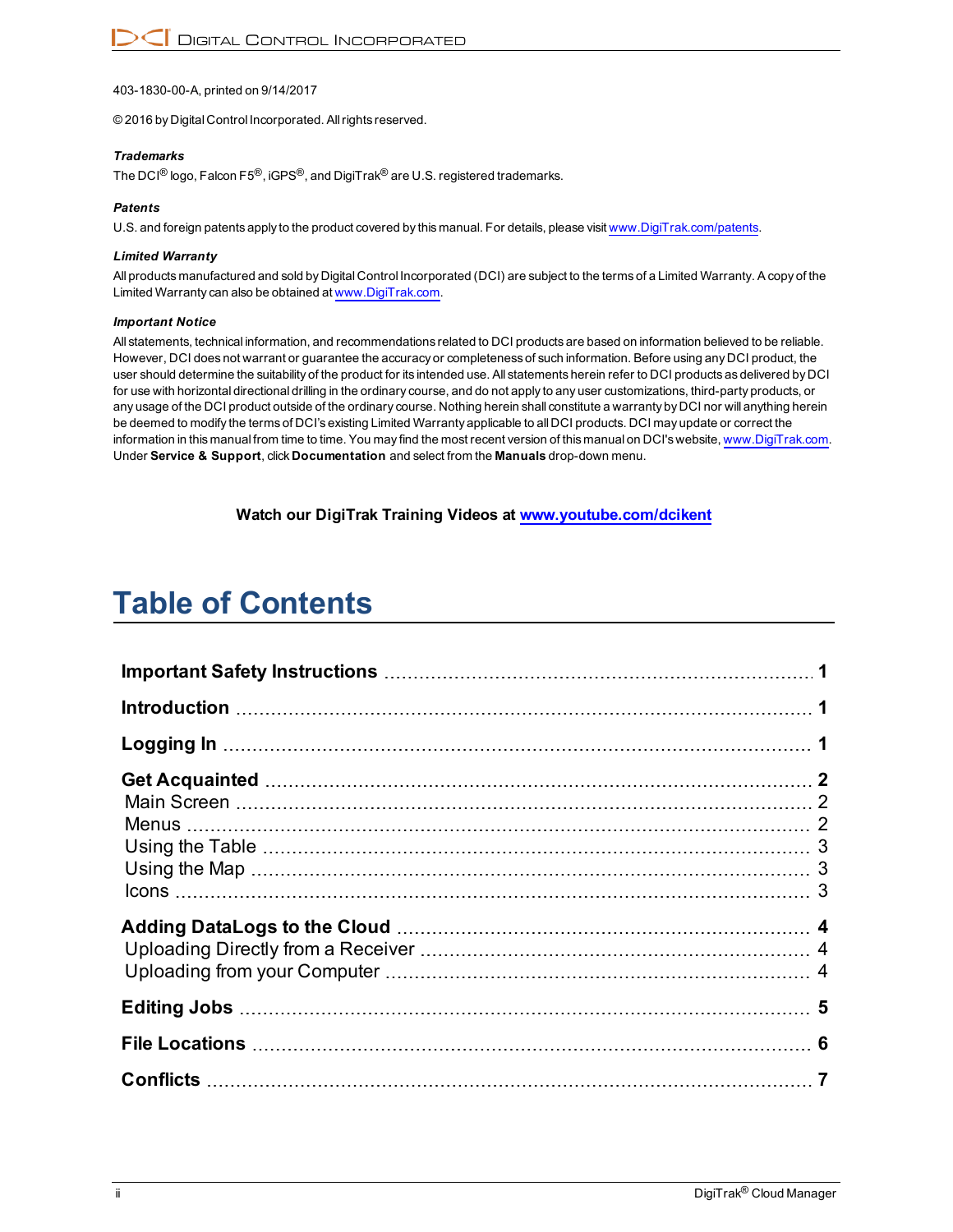### <span id="page-2-0"></span>**Important Safety Instructions**

Always operate your DigiTrak locating system properly to obtain accurate depth, pitch, roll, and locate points. If you have any questions about the operation of the system, please contact DCI Customer Service for assistance.

This document is a companion to your Falcon F5® guidance system operator's manual, which contains a more thorough list of warnings regarding the potential for serious injury and death, work slowdowns, property damage, and other hazards and warnings regarding the operation of horizontal drilling equipment. Please read and understand your system operator's manual completely before operating the equipment described in this manual.

DCI does not warrant or guarantee the accuracy of HDD data that you upload, store and use with Cloud Manager, including data generated by other DCI products and data from any external source (such as GNSS data or data received from a drill rig). Human review and judgment is required. You are responsible for protecting the confidentiality of your password for LWD Mobile and the DDM Service. Please see your DDM Subscription Agreement for additional terms and warnings regarding your use of LWD Mobile and the DDM Service.

### <span id="page-2-1"></span>**Introduction**

LWD Cloud Manager (CM) is your window to Falcon F5 DataLogs uploaded to your cloud account from the field. Every upload, whether the bore is complete or not, is at your fingertips for review in CM. If DataLogs were recorded with the iGPS module, the bore can be overlaid directly onto Bing Maps within CM.

CM installs automatically when you download and install LWD from your [www.myDigiTrak.com](http://www.mydigitrak.com/) account.



Click the **Cloud Manager** icon on your desktop to get started.

## <span id="page-2-2"></span>**Logging In**

Use the same login credentials you created for your MyDigiTrak account. To save your email for next time, select the **Remember Me** check box.

| myname@drillallday.com |                |
|------------------------|----------------|
|                        |                |
|                        |                |
| <b>Remember Me</b>     |                |
|                        | <b>SIGN IN</b> |
| <b>Learn More</b>      |                |

**Cloud Manager Login Screen**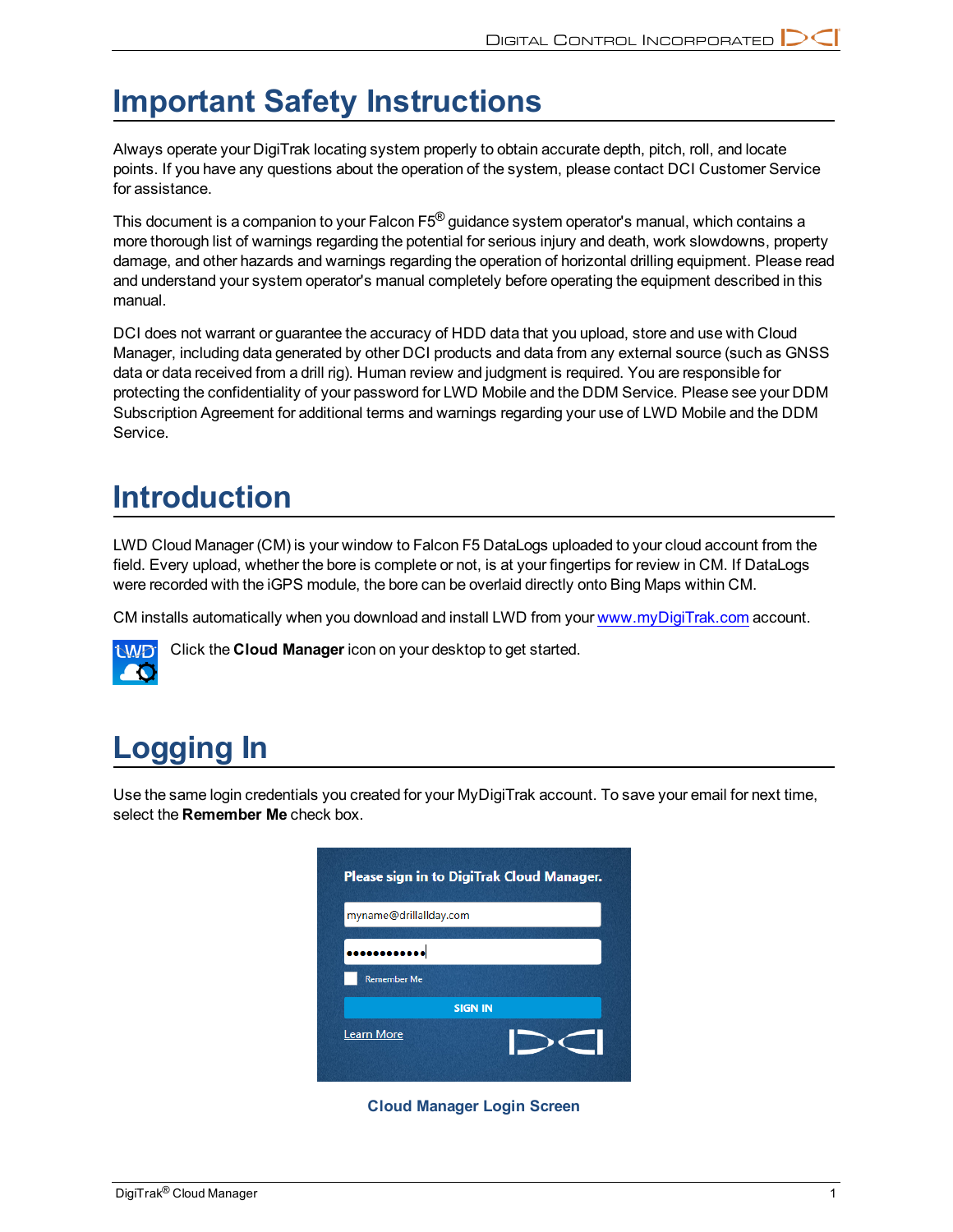## <span id="page-3-0"></span>**Get Acquainted**

#### <span id="page-3-1"></span>**Main Screen**

|                                | LWD DigiTrak LWD Cloud Manager |                         |               |           |          |                        |                                                             | $\Box$ $\Box$ $\times$ |  |
|--------------------------------|--------------------------------|-------------------------|---------------|-----------|----------|------------------------|-------------------------------------------------------------|------------------------|--|
| Eile View Help                 |                                |                         |               |           |          |                        |                                                             |                        |  |
| <b>Cloud Status</b>            | <b>Field Edits Done</b>        | <b>Job Name</b>         | Revision      | Device SN | Latitude | Longitude              | Work Order #                                                |                        |  |
| $\infty$                       | X                              | Ea delectus omni        | 0             | 90000010  | 43.5713  | $-123.0917$            | Exercitationem c                                            |                        |  |
| $\bm{\infty}$                  | ×                              | <b>Placeat repellat</b> | $\mathbf 0$   | 90000010  | 51.2366  | 22.1867                | Non rem doloro                                              |                        |  |
| $\infty$                       | X                              | Placeat in conse        | $\mathbf 0$   | 90000010  | 47.2344  | $-117.7056$            | In explicabo dol                                            |                        |  |
| $\infty$                       | X                              | Laborum voluptat        | $\mathbf 0$   | 90000010  | 32.0581  | $-107.7692$            | Enim iusto consi                                            |                        |  |
|                                |                                |                         |               |           |          |                        |                                                             |                        |  |
| tubki<br>$\triangleright$ bing | cubici<br>Eubic-Kolonia        |                         | Łubk<br>Łubki |           | Łubki    | $\bullet$<br>$\bullet$ | $\boxed{3}$ twp $\boxed{10}$<br>$\bullet$<br>$\circledcirc$ | ▼ ↑ ↓                  |  |

#### <span id="page-3-2"></span>**Menus**

| To                                                                                    | <b>Do This</b>                                               |
|---------------------------------------------------------------------------------------|--------------------------------------------------------------|
| Launch LWD and upload a DataLog from a Falcon<br>F5 to your computer                  | Select File > Bluetooth DataLog upload, or<br>press Ctrl+U   |
| Upload a DataLog from your computer to your<br>cloud account to view in Cloud Manager | Select File > Upload DataLog file(s), or press<br>$Ctrl + N$ |
| Change which columns display                                                          | <b>Select View &gt; Additional Columns</b>                   |
| Change between English and metric units in CM                                         | <b>Select View &gt; Display Units</b>                        |
| Check for new uploads                                                                 | Select View > Refresh                                        |
| View online help (this document)                                                      | Select Help > Online help                                    |
| View CM version information                                                           | Select Help > About                                          |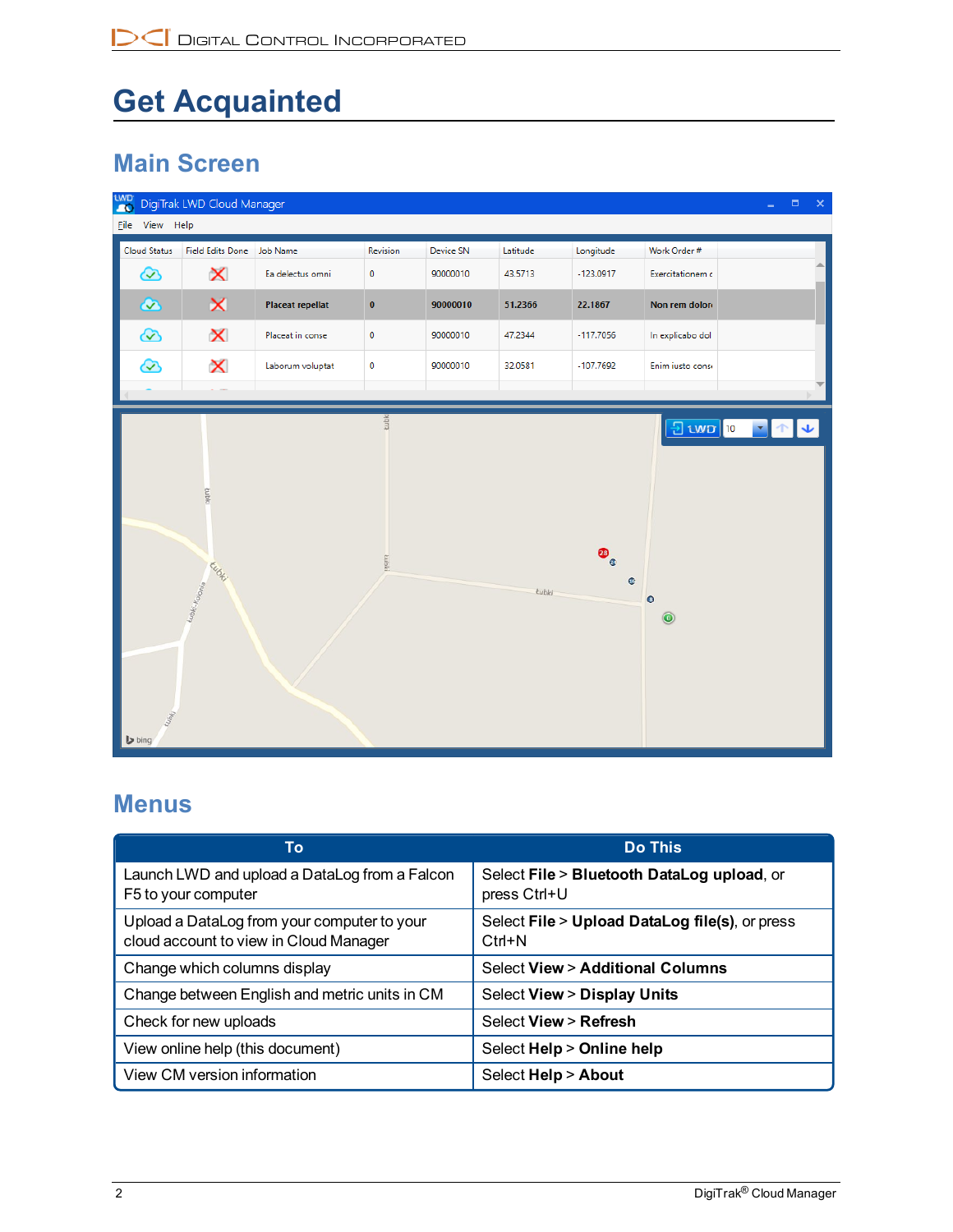#### <span id="page-4-0"></span>**Using the Table**

| To                                            | <b>Do This</b>                            |
|-----------------------------------------------|-------------------------------------------|
| Open a DataLog in LWD                         | Double-click the DataLog row in the table |
| Change the column order                       | Drag the column headings left or right    |
| Change which columns display                  | Select View > Additional Columns          |
| Change between English and metric units in CM | <b>Select View &gt; Display Units</b>     |
| Sort by a column                              | Click the column heading                  |
| Change the number of results displayed        | Select from the $\vert_{10}$<br>drop-down |
| Change column widths                          | Drag the divider between column headings  |
| View the previous or next set of results      | Select $\bullet$ or $\bullet$             |
| Change the size of the map or table           | Drag the gray bar that separates them     |

#### <span id="page-4-1"></span>**Using the Map**

| To                                  | <b>Do This</b>                                    |
|-------------------------------------|---------------------------------------------------|
| View an iGPS bore in the map window | Select the DataLog row in the table               |
| View an iGPS bore in Bing Maps      | Select the DataLog row, then double-click the map |
| View the previous or next table row | Click $\rightarrow$ or $\rightarrow$              |
| Change the size of the map or table | Drag the gray bar that separates them             |
| Open a DataLog in LWD               | Select a row in the table, then click $\Box$ two  |

#### <span id="page-4-2"></span>**Icons**

| <b>This Icon</b> | <b>Means</b>                                          |  |  |  |  |
|------------------|-------------------------------------------------------|--|--|--|--|
| $\mathbf{L}$     | This job is currently being edited.                   |  |  |  |  |
| Ж                | There is a conflict with this job.                    |  |  |  |  |
|                  | This job is being uploaded to the cloud.              |  |  |  |  |
|                  | This job has been successfully uploaded to the cloud. |  |  |  |  |
| X                | Field edits are not marked as complete.               |  |  |  |  |
|                  | Field edits are marked as complete.                   |  |  |  |  |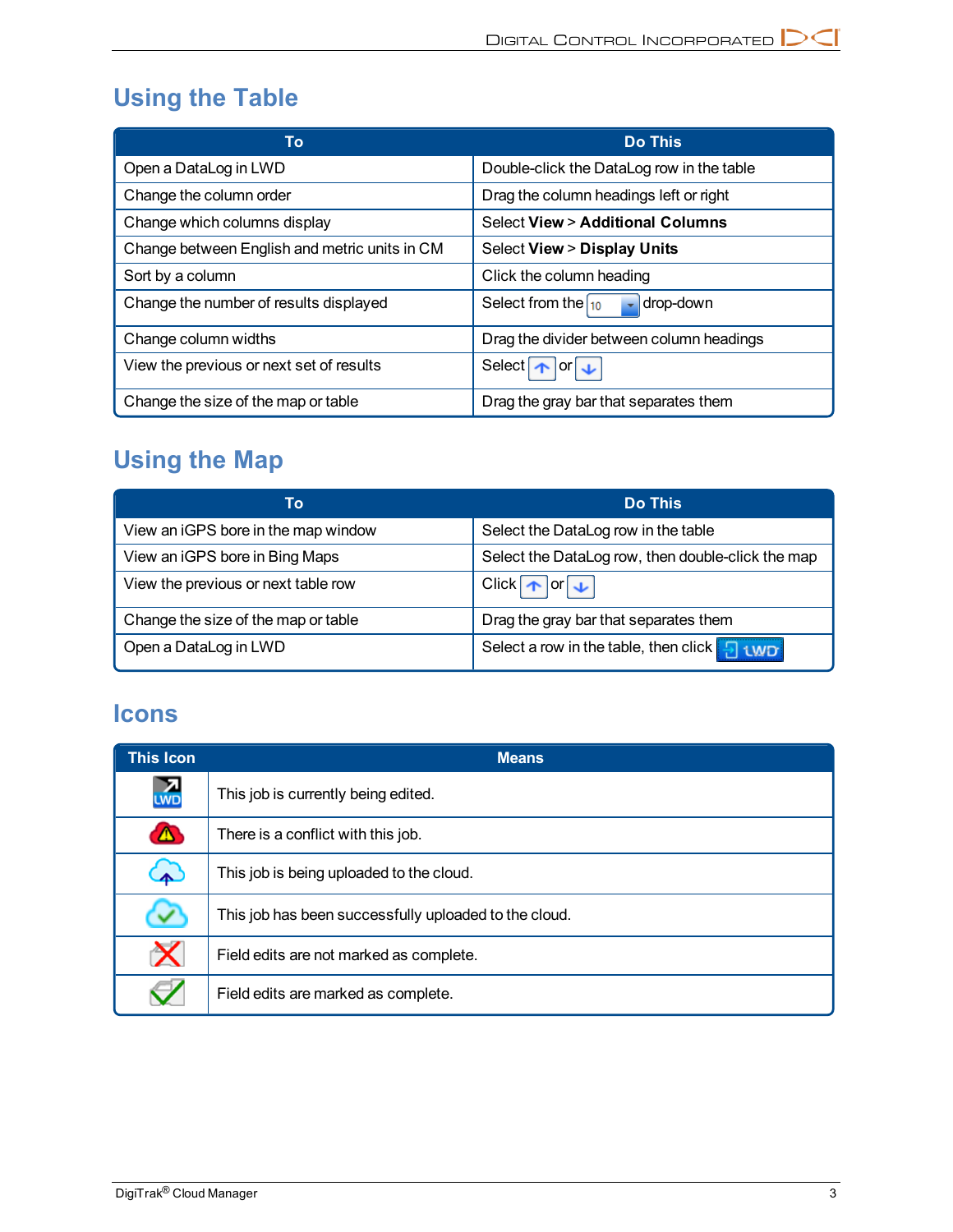### <span id="page-5-0"></span>**Adding DataLogs to the Cloud**

<span id="page-5-1"></span>Cloud Manager will *only* open jobs stored in your cloud account. Here's how to get your jobs into the cloud.

#### **Uploading Directly from a Receiver**



Before uploading a DataLog from a Falcon F5 receiver, the receiver must be registered to your CM subscription at [www.myDigiTrak.com](http://www.mydigitrak.com/). If it isn't, jobs recorded by that receiver will not upload to your cloud account.

To upload directly from a Falcon F5 receiver, in CM select **File** > **Bluetooth DataLog Upload**, or press Ctrl+U. This opens LWD and automatically opens the Bluetooth connection window.

Follow the instructions in the DataLog/LWD Operator's Manual for connecting the receiver to the Bluetooth Radio (mini-Falcon) and uploading a DataLog job. Because this upload started from Cloud Manager, the jobs will upload directly to the cloud instead of to your computer.

#### <span id="page-5-2"></span>**Uploading from your Computer**

To move DataLogs from your computer to your cloud account, in CM select **File** > **Upload DataLog file(s)**, or press Ctrl+N.

Select one or multiple files using Shift+click or Ctrl+click, then click **OK**.



Always ensure jobs have successfully uploaded to your cloud account before deleting them from your computer.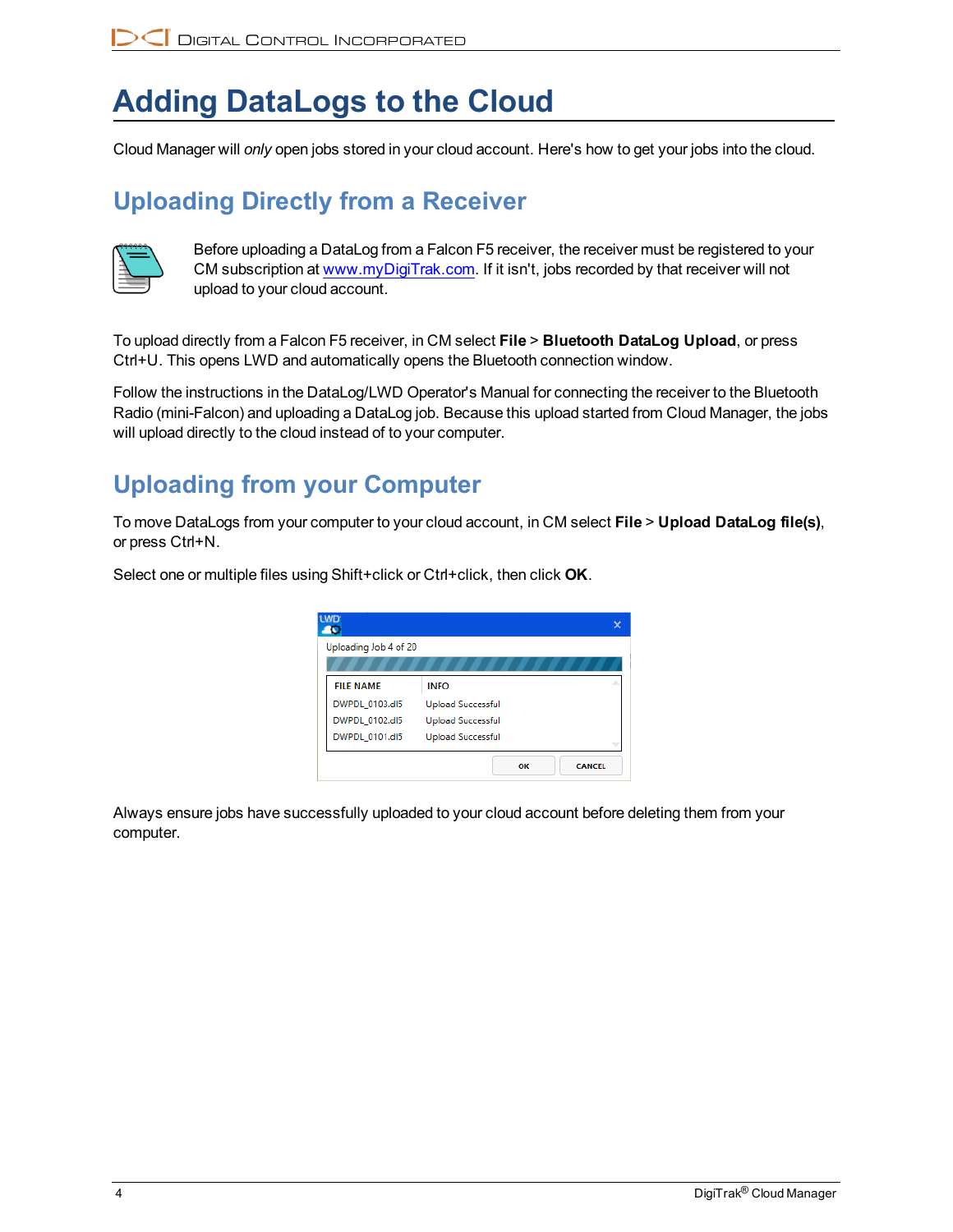### <span id="page-6-0"></span>**Editing Jobs**

If a job has not been marked complete, field personnel may still be adding data. If you make changes in CM to a DataLog that is still in progress, the changes may be lost the next time the job is updated from the field. To prevent this, CM will display a warning before allowing you to open a job that is not marked complete. It is okay to view an incomplete job, but remember to not make any changes, as they may be lost.

When you open a DataLog job for editing in LWD, the Cloud Status icon changes to **Editing LWD**. After you close the job in LWD and the file is successfully uploaded back to your cloud account, the status changes

back to **Saved** 

Double-click a job row in the table, or select the row and click  $\Box$  UND, to open and edit the job in LWD. To edit basic information in Cloud Manager, right-click a job row and make a selection:

| Rename job                |
|---------------------------|
| Set job site address      |
| Set customer address      |
| Set contractor address    |
| <b>Fdit Work Order #</b>  |
| Export to KML file        |
|                           |
| Mark Field Edits Complete |

This context-sensitive menu also lets you mark the job as complete (the last option).

Select **Export to KML file** if you want to see your bore overlaid on a Google Earth map. Note that unless the job was recorded with iGPS data, the file will be empty.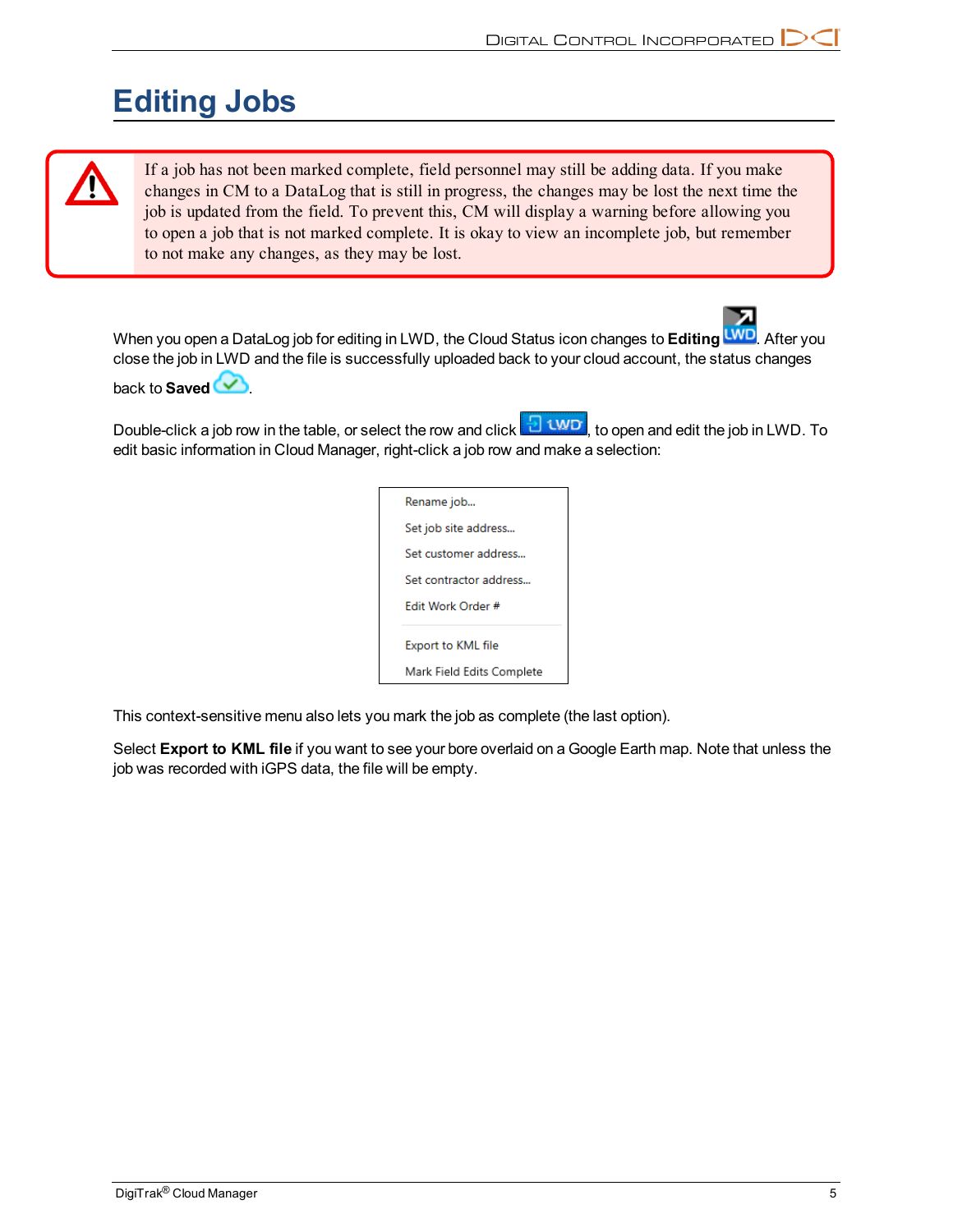## <span id="page-7-0"></span>**File Locations**

When you use Cloud Manager to open a job in LWD, the cloud  $\bigcirc$  or hard drive  $\overline{HD}$  location icon at the top left of the drill profile chart indicates where the file originated from, and therefore also where it will be stored when you click **Save**.

|                    | Typical Rod Length:<br>Last Rod Length: | 0.00<br>0.00 | Typical Rod Length:<br>Last Rod Length: | 0.00<br>0.00 |
|--------------------|-----------------------------------------|--------------|-----------------------------------------|--------------|
|                    |                                         |              | HD                                      |              |
| Will save to cloud |                                         |              | <b>Will save to local drive</b>         |              |

To save to a different location, select **File** > **Save As...**. In the dialog box, enter a **DataLog Name** and then click **Local** or **Cloud** as appropriate. To save to the cloud, Cloud Manager must be open and you must be logged in; after the job has finished uploading, it will appear in CM.

| Select Save Destination                     |       |        |  |  |  |
|---------------------------------------------|-------|--------|--|--|--|
| Please select where to save the DataLog to? |       |        |  |  |  |
| Local                                       | Cloud | Cancel |  |  |  |
| DataLog Name:                               |       |        |  |  |  |
|                                             |       |        |  |  |  |

To avoid duplicates and accidentally editing the wrong file later, DCI recommends deleting the local copy of a job after confirming that it has been uploaded to your cloud account.

The cloud **and hard drive HD** icons only appear in LWD when a job is opened from Cloud Manager. If you open LWD directly and then open a job, there will be no Cloud save option.